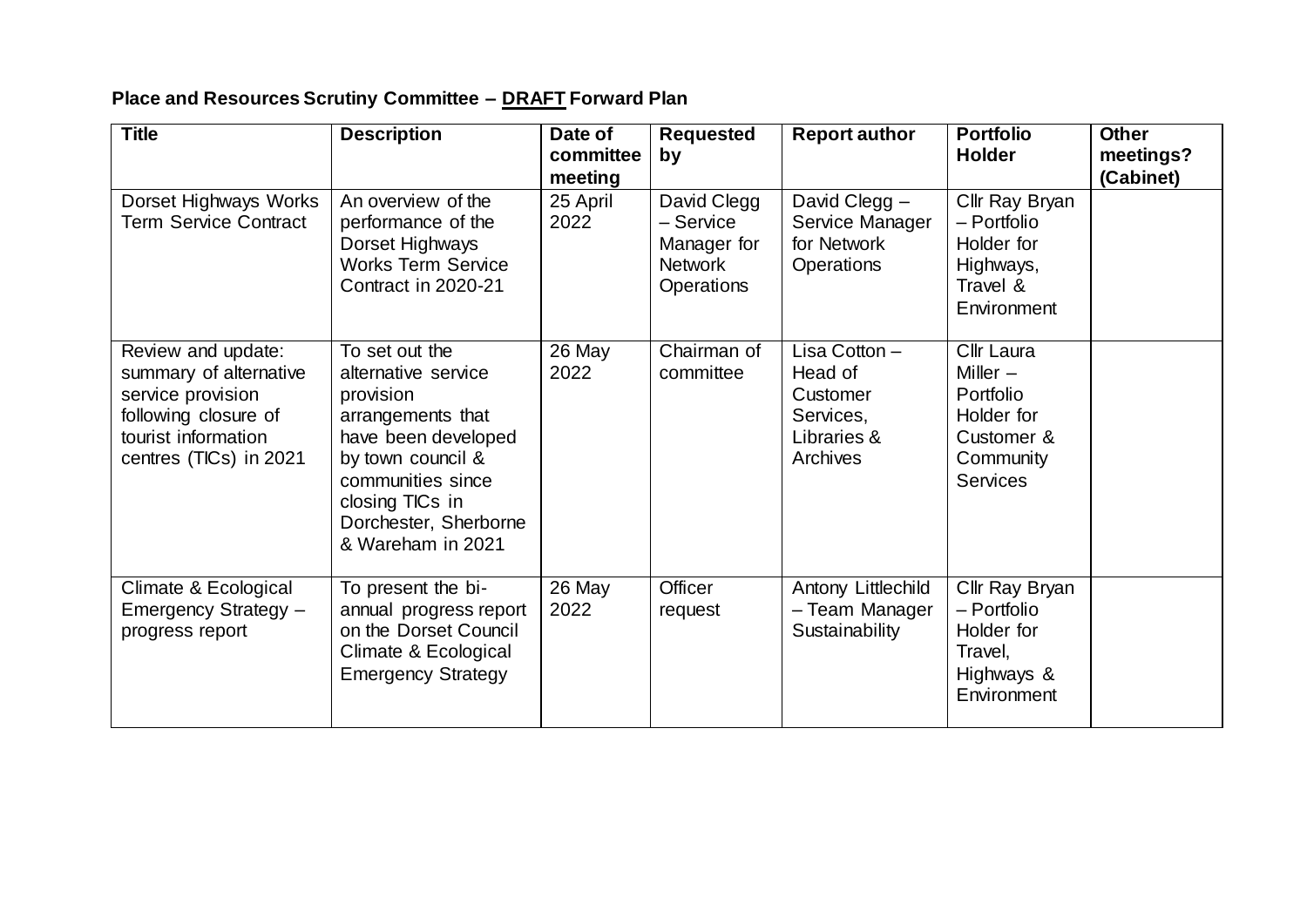| <b>Title</b>                                                           | <b>Description</b>                                                                                                                                                                                                                  | Date of<br>committee<br>meeting | <b>Requested</b><br>by                           | <b>Report author</b>                                                       | <b>Portfolio</b><br><b>Holder</b>                                                                                                                                                        | <b>Other</b><br>meetings?<br>(SLT/CLT/ |
|------------------------------------------------------------------------|-------------------------------------------------------------------------------------------------------------------------------------------------------------------------------------------------------------------------------------|---------------------------------|--------------------------------------------------|----------------------------------------------------------------------------|------------------------------------------------------------------------------------------------------------------------------------------------------------------------------------------|----------------------------------------|
| Plans for Summer 2022<br>operations in Dorset                          | Progress of plans for<br>summer 2022<br>operations for tourism<br>in Dorset                                                                                                                                                         | 26 May<br>2022                  | Committee at<br>meeting on<br>25 January<br>2022 | Graham Duggan<br>- Head of<br>Community &<br><b>Public Protection</b>      | Cllr Ray Bryan<br>- Portfolio<br>Holder for<br>Travel,<br>Highways &<br>Environment<br>Cllr Laura<br>Miller $-$<br>Portfolio<br>Holder for<br>Customer &<br>Community<br><b>Services</b> | Cabinet)                               |
| Review of the Dorset,<br>Bournemouth & Poole<br>Local Transport Plan 3 | A review of the<br>achievements of the<br>Dorset, Bournemouth<br>& Poole Local<br>Transport Plan 3 (2011<br>$-2026$ ) & identify<br>further work required &<br>areas to be rolled<br>forward into the new<br>Local Transport Plan 4 | 5 July<br>2022                  | Committee<br>request                             | Helen Jackson-<br>Principal<br>Transport<br>Planner (Strategy<br>& Policy) | Cllr Ray Bryan<br>- Portfolio<br>Holder for<br>Travel,<br>Highways &<br>Environment                                                                                                      |                                        |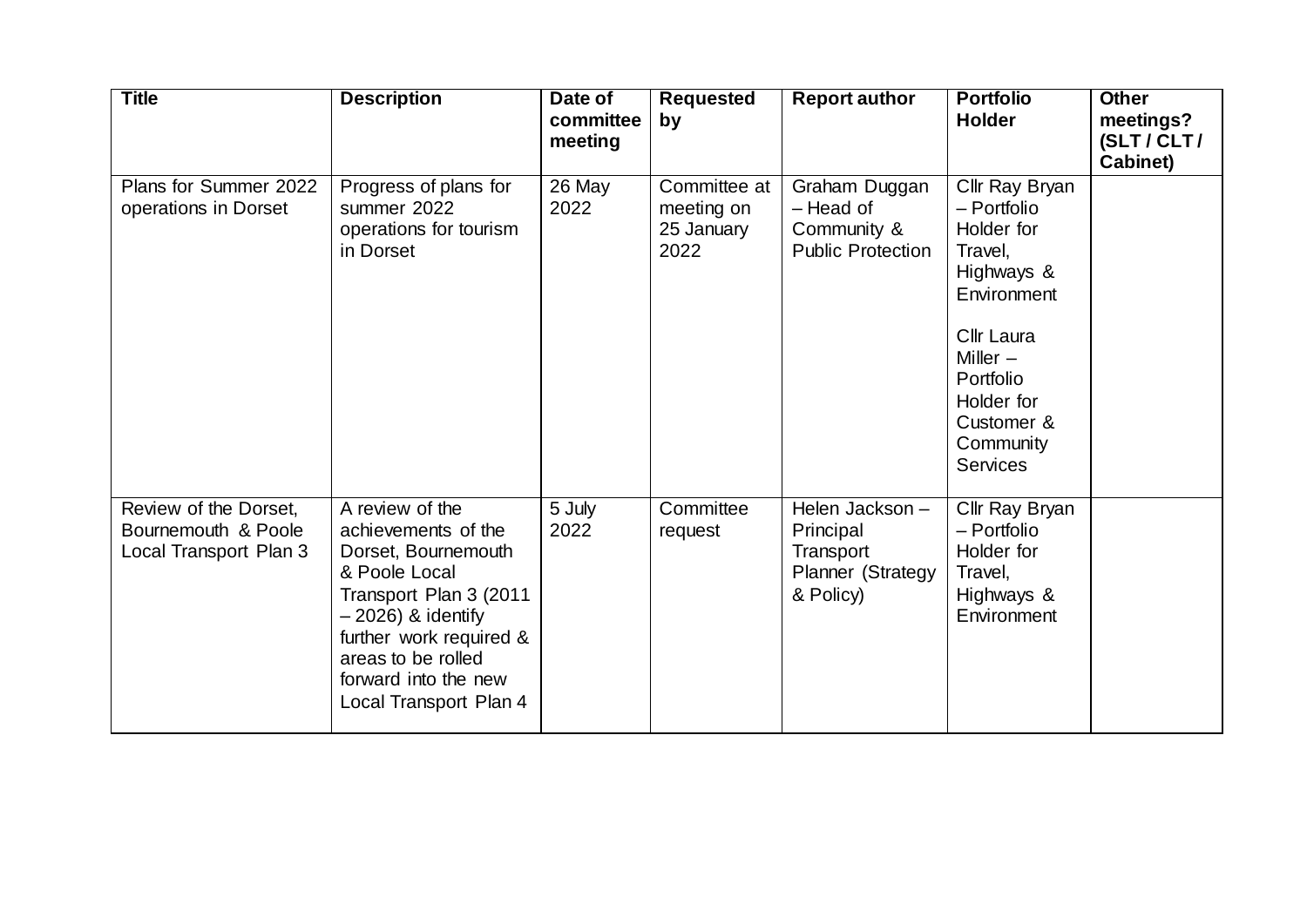| <b>Title</b>                                                                                  | <b>Description</b>                                                                                                                                                                           | Date of<br>committee<br>meeting | <b>Requested</b><br>by                                                     | <b>Report author</b>                                            | <b>Portfolio</b><br><b>Holder</b>                                                                | <b>Other</b><br>meetings?<br>(SLT/CLT/<br>Cabinet) |
|-----------------------------------------------------------------------------------------------|----------------------------------------------------------------------------------------------------------------------------------------------------------------------------------------------|---------------------------------|----------------------------------------------------------------------------|-----------------------------------------------------------------|--------------------------------------------------------------------------------------------------|----------------------------------------------------|
| Maintenance of principal<br>and non-principal roads<br>& the approach to<br>funding           | A review of the<br>approach taken by the<br>Council to the<br>maintenance of<br>principal and non-<br>principal roads & the<br>approach to funding                                           | 5 July<br>2022                  | Committee<br>request<br>following<br>review of<br>performance<br>dashboard | Jack Wiltshire -<br>Head of<br><b>Highways</b>                  | Cllr Ray Bryan<br>- Portfolio<br>Holder for<br>Travel,<br>Highways &<br>Environment              |                                                    |
| <b>Performance Scrutiny</b>                                                                   | To review the most<br>recent performance<br>information and use<br>this to agree items to<br>add to the committee<br>forward plan for further<br>analysis                                    | 5 July<br>2022                  | David Bonner<br>- Service<br>Manager - BI<br>&<br>Performance              | David Bonner $-$<br>Service Manager<br>$-Bl &$<br>Performance   | Cllr Jill Haynes<br>- Portfolio<br>Holder for<br>Corporate<br>Development<br>& Change            |                                                    |
| <b>Property Strategy &amp;</b><br><b>Asset Management</b><br>Plan Annual Monitoring<br>Report | Review and comment<br>upon progress in<br>achieving the actions<br>identified in the<br>Property & Asset<br>Management Strategy<br>Action Plan and areas<br>needing to be given<br>priority. | 13<br>September<br>2022         | Committee<br>request                                                       | Peter Hopkins -<br>Corporate<br>Director - Assets<br>& Property | Cllr Tony<br>Ferrari -<br>Portfolio<br>Holder for<br>Economic<br>Growth,<br>Assets &<br>Property |                                                    |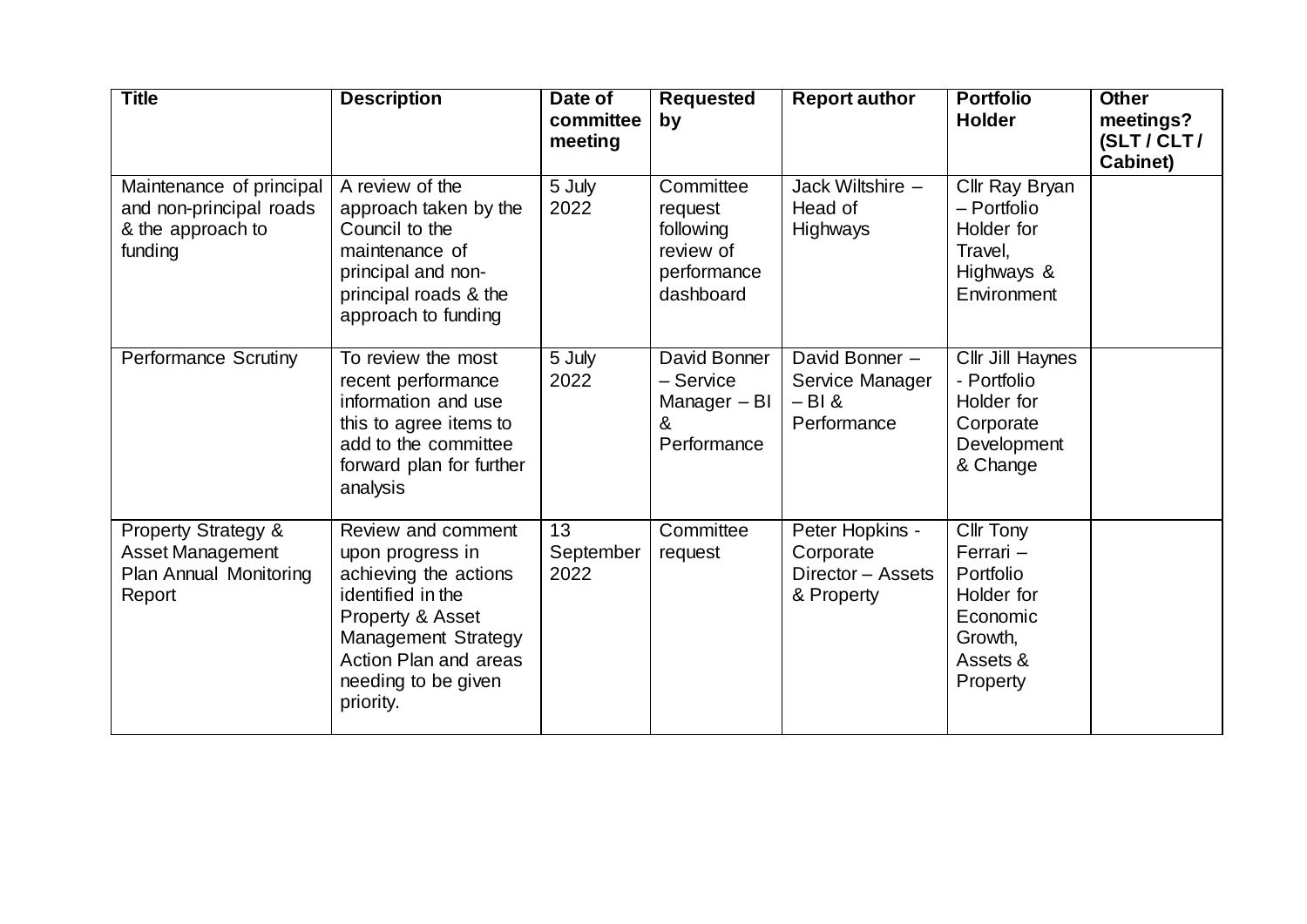| <b>Title</b>                                                    | <b>Description</b>                                                                                                                                                    | Date of<br>committee<br>meeting | <b>Requested</b><br>by                                        | <b>Report author</b>                                                 | <b>Portfolio</b><br><b>Holder</b>                                                     | <b>Other</b><br>meetings?<br>(SLT/CLT/<br>Cabinet) |
|-----------------------------------------------------------------|-----------------------------------------------------------------------------------------------------------------------------------------------------------------------|---------------------------------|---------------------------------------------------------------|----------------------------------------------------------------------|---------------------------------------------------------------------------------------|----------------------------------------------------|
| Phase 2 Parking<br><b>Transformation Review</b>                 | A post-implementation<br>review of the<br>recommendations<br>coming out of the<br>Phase 2 Car Parking<br>project, which were<br>agreed by Cabinet in<br>November 2021 | 10<br>November<br>2022          | Committee<br>request                                          | Elizabeth Murray<br>- Strategic<br><b>Parking Project</b><br>Manager | Cllr Ray Bryan<br>- Portfolio<br>Holder for<br>Travel,<br>Highways &<br>Environment   |                                                    |
| <b>Performance Scrutiny</b>                                     | To review the most<br>recent performance<br>information and use<br>this to agree items to<br>add to the committee<br>forward plan for further<br>analysis             | 10<br>November<br>2022          | David Bonner<br>- Service<br>Manager - BI<br>&<br>Performance | David Bonner -<br>Service Manager<br>$-BI &$<br>Performance          | Cllr Jill Haynes<br>- Portfolio<br>Holder for<br>Corporate<br>Development<br>& Change |                                                    |
| Climate & Ecological<br>Emergency Strategy -<br>progress report | To present the bi-<br>annual progress report<br>on the Dorset Council<br>Climate & Ecological<br><b>Emergency Strategy</b>                                            | 10<br>November<br>2022          | Officer<br>request                                            | Antony Littlechild<br>- Team Manager<br>Sustainability               | Cllr Ray Bryan<br>- Portfolio<br>Holder for<br>Travel,<br>Highways &<br>Environment   |                                                    |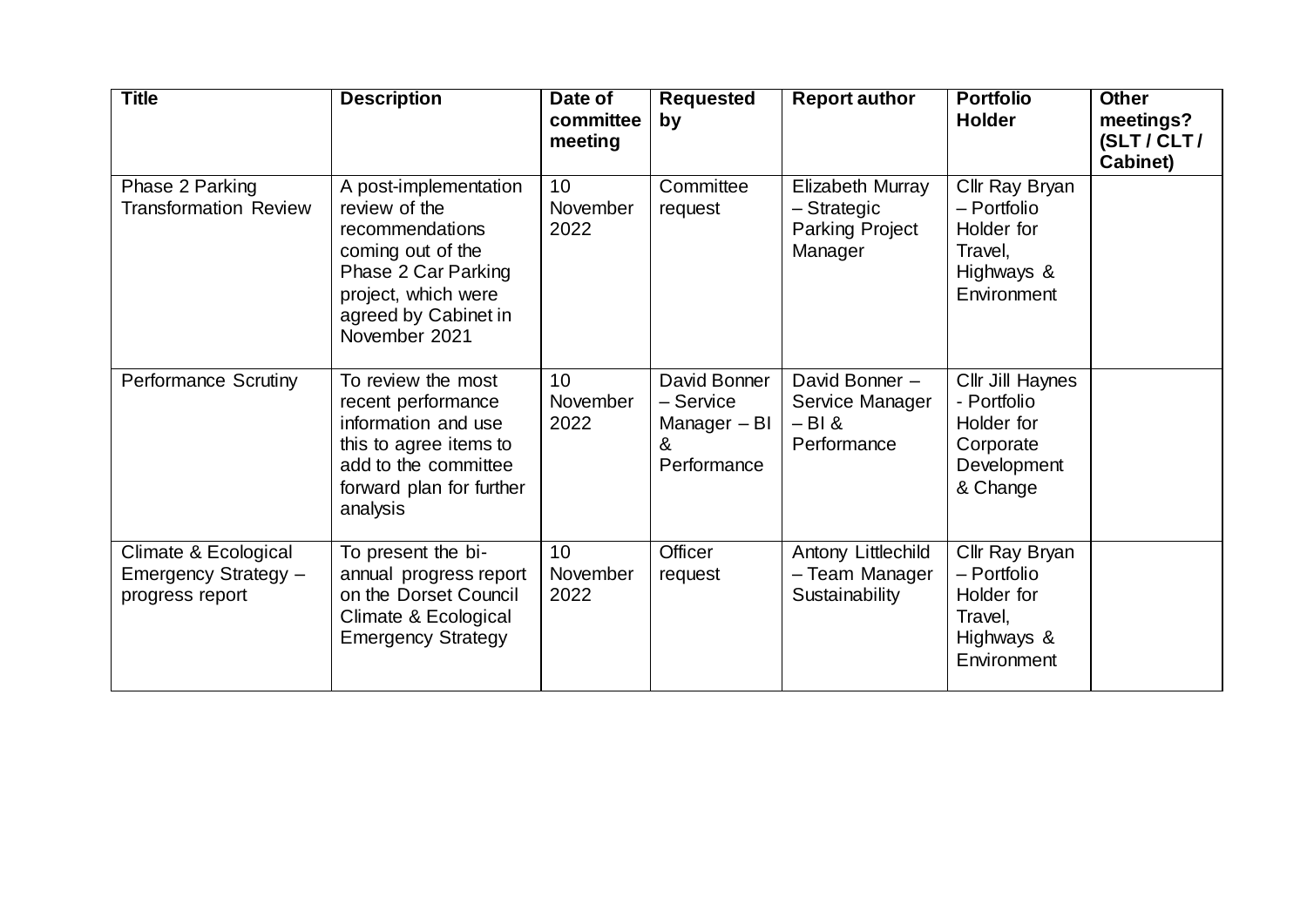| <b>Title</b>                                                                                        | <b>Description</b>                                                                                                                                               | Date of<br>committee<br>meeting | <b>Requested</b><br>by                                                  | <b>Report author</b>                                                                                            | <b>Portfolio</b><br><b>Holder</b>                                                                            | <b>Other</b><br>meetings?<br>(SLT/CLT/<br>Cabinet)                    |
|-----------------------------------------------------------------------------------------------------|------------------------------------------------------------------------------------------------------------------------------------------------------------------|---------------------------------|-------------------------------------------------------------------------|-----------------------------------------------------------------------------------------------------------------|--------------------------------------------------------------------------------------------------------------|-----------------------------------------------------------------------|
| <b>Budget Scrutiny</b><br>(Single Item meeting)                                                     | Consideration of the<br>budget proposals<br>before proceeding to<br>produce the final<br>budget paper for<br>recommendation to<br>Cabinet on 17 January<br>2023. | 9<br>December<br>2022           | Part of<br>annual<br>budget<br>process                                  | Jim McManus -<br>Corporate<br>Director-<br>Finance &<br>Commercial                                              | <b>Cllr Gary</b><br>Suttle $-$<br>Portfolio<br>Holder for<br>Finance,<br>Commercial &<br>Capital<br>Strategy | Cabinet - 17<br>January 2023<br>Full Council -<br>14 February<br>2023 |
| Implementation review<br>of the Household<br>Recycling Centre (HRC)<br><b>Vehicle Access Policy</b> | To provide an update<br>on the implementation<br>of the updated HRC<br>vehicle access policy<br>since its introduction in<br>May 2022                            | 26 January<br>2023              | Committee<br>request                                                    | Gemma Clinton -<br>Head of<br>Commercial<br>Waste & Strategy<br>Jason Jones -<br>Group Manager<br>Commissioning | Cllr Laura<br>Miller $-$<br>Portfolio<br>Holder for<br>Customer &<br>Community<br><b>Services</b>            |                                                                       |
| <b>Corporate Complaints</b><br>Team - Annual Report                                                 | An overview of the<br>volume and impacts of<br>Dorset Council's<br>complaints through the<br><b>Corporate Complaints</b><br>Team 2021/22                         | 26 January<br>2023              | Antony<br>Bygrave $-$<br>Senior<br>Assurance<br>Officer -<br>Complaints | Antony Bygrave -<br><b>Senior Assurance</b><br>Officer -<br>Complaints                                          | Cllr Jill Haynes<br>- Portfolio<br>Holder for<br>Corporate<br>Development<br>& Change                        |                                                                       |